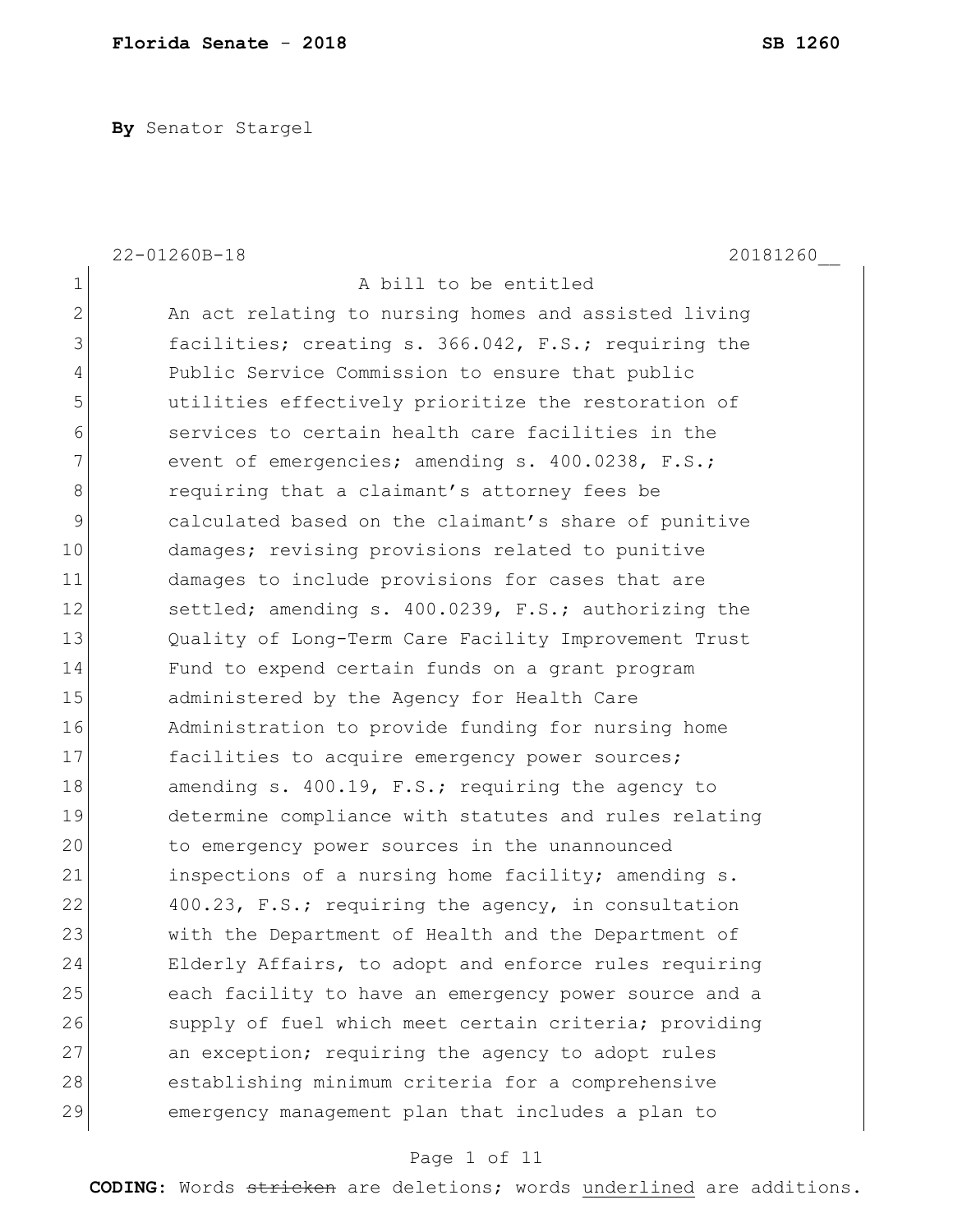|    | 22-01260B-18<br>20181260                                         |
|----|------------------------------------------------------------------|
| 30 | monitor residents and transport them in certain                  |
| 31 | situations to avoid complications from heat exposure;            |
| 32 | requiring the local emergency management agency to               |
| 33 | publish a list of facilities whose emergency plans               |
| 34 | have been approved; amending s. 429.41, F.S.;                    |
| 35 | requiring the Department of Elderly Affairs, in                  |
| 36 | consultation with the agency, the Department of                  |
| 37 | Children and Families, and the Department of Health,             |
| 38 | to adopt and enforce rules requiring each facility               |
| 39 | maintain an emergency power source and a supply of               |
| 40 | fuel which meet certain criteria; providing an                   |
| 41 | exception; providing an effective date.                          |
| 42 |                                                                  |
| 43 | Be It Enacted by the Legislature of the State of Florida:        |
| 44 |                                                                  |
| 45 | Section 1. Section 366.042, Florida Statutes, is created to      |
| 46 | read:                                                            |
| 47 | 366.042 Power restoration priority. The commission shall         |
| 48 | ensure that public utilities have effectively prioritized, in    |
| 49 | the event of an emergency, the restoration of services to        |
| 50 | critical medical facilities with at least 50 residents,          |
| 51 | including nursing homes licensed under part II of chapter 400    |
| 52 | and assisted living facilities licensed under part I of chapter  |
| 53 | 429.                                                             |
| 54 | Section 2. Subsections $(2)$ and $(4)$ of section $400.0238$ ,   |
| 55 | Florida Statutes, are amended to read:                           |
| 56 | 400.0238 Punitive damages; limitation.-                          |
| 57 | (2) The claimant's attorney attorney's fees, if payable          |
| 58 | from the judgment, are, to the extent that the fees are based on |
|    | Page 2 of 11                                                     |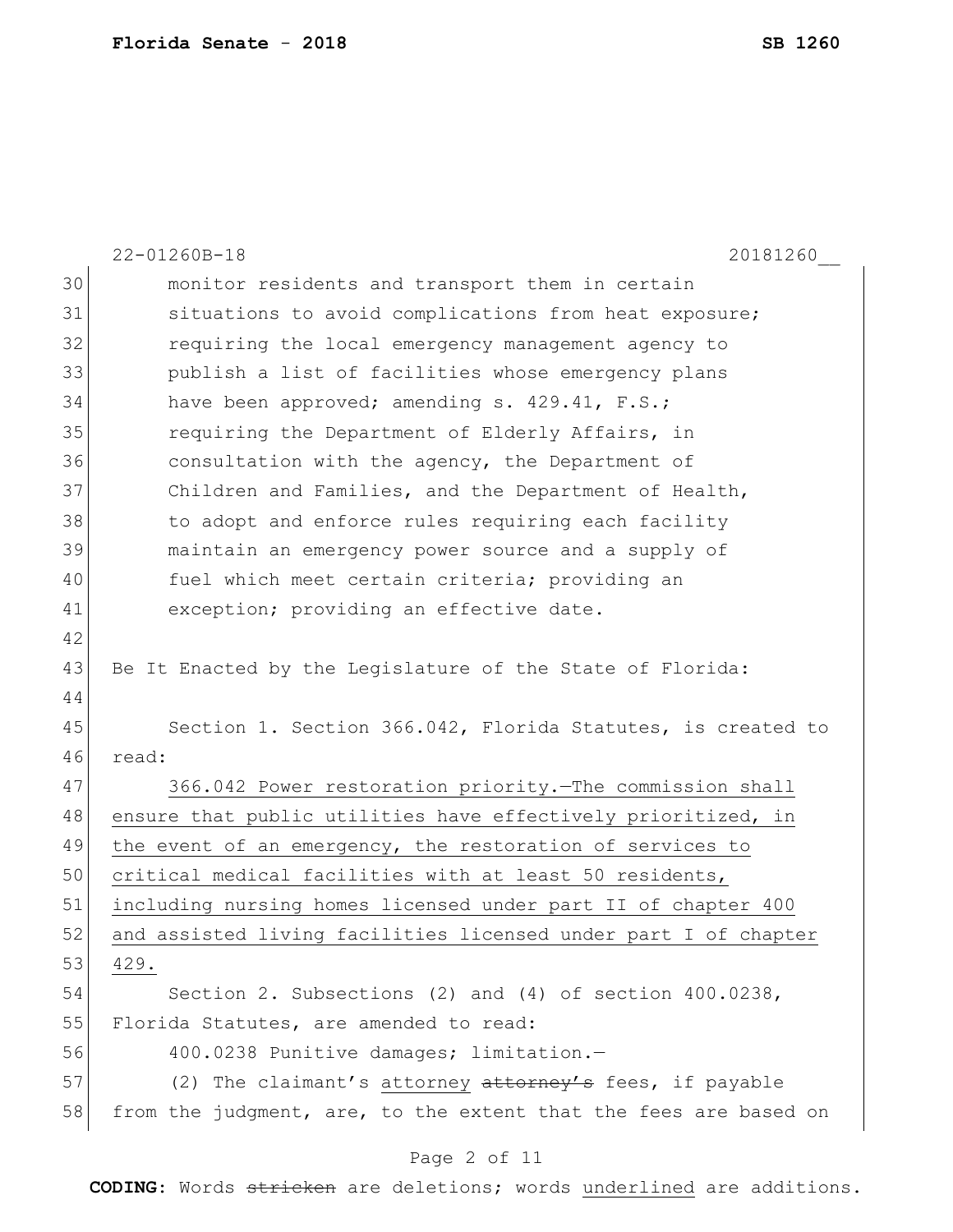22-01260B-18 20181260\_\_ 59 the punitive damages, calculated based on the claimant's share 60 of final judgment for punitive damages. This subsection does not 61 limit the payment of attorney  $at$  to  $r$  fees based upon an 62 award of damages other than punitive damages. 63  $(4)$  Notwithstanding any other law to the contrary, if the 64 claimant has received a final judgment for the amount of 65 punitive damages or there is a settlement of a case in which the 66 claimant was granted leave to amend his or her complaint to add  $67$  a claim for punitive damages, the punitive damages awarded 68 pursuant to this section shall be equally divided before any 69 distribution to the claimant's counsel for fees or costs between 70 the claimant and the Quality of Long-Term Care Facility 71 Improvement Trust Fund, in accordance with the following 72 provisions: 73 (a) In the event of a judgment, the clerk of the court 74 shall transmit a copy of the jury verdict to the Chief Financial 75 Officer by certified mail. In the final judgment, the court 76 shall order the percentages of the award, payable as provided 77 herein. In the event of a settlement, the parties shall transmit 78 by certified mail to the Chief Financial Officer a statement of

79 the proportionate share due to the Quality of Long-Term Care 80 Facility Improvement Trust Fund.

81 (b) A settlement agreement entered into between the 82 original parties to the action after a verdict has been returned 83 must provide a proportionate share payable to the Quality of 84 Long-Term Care Facility Improvement Trust Fund specified herein. 85 For purposes of this paragraph, a proportionate share is a  $50-$ 86 percent share of that percentage of the settlement amount which 87 the punitive damages portion of the verdict bore to the total of

#### Page 3 of 11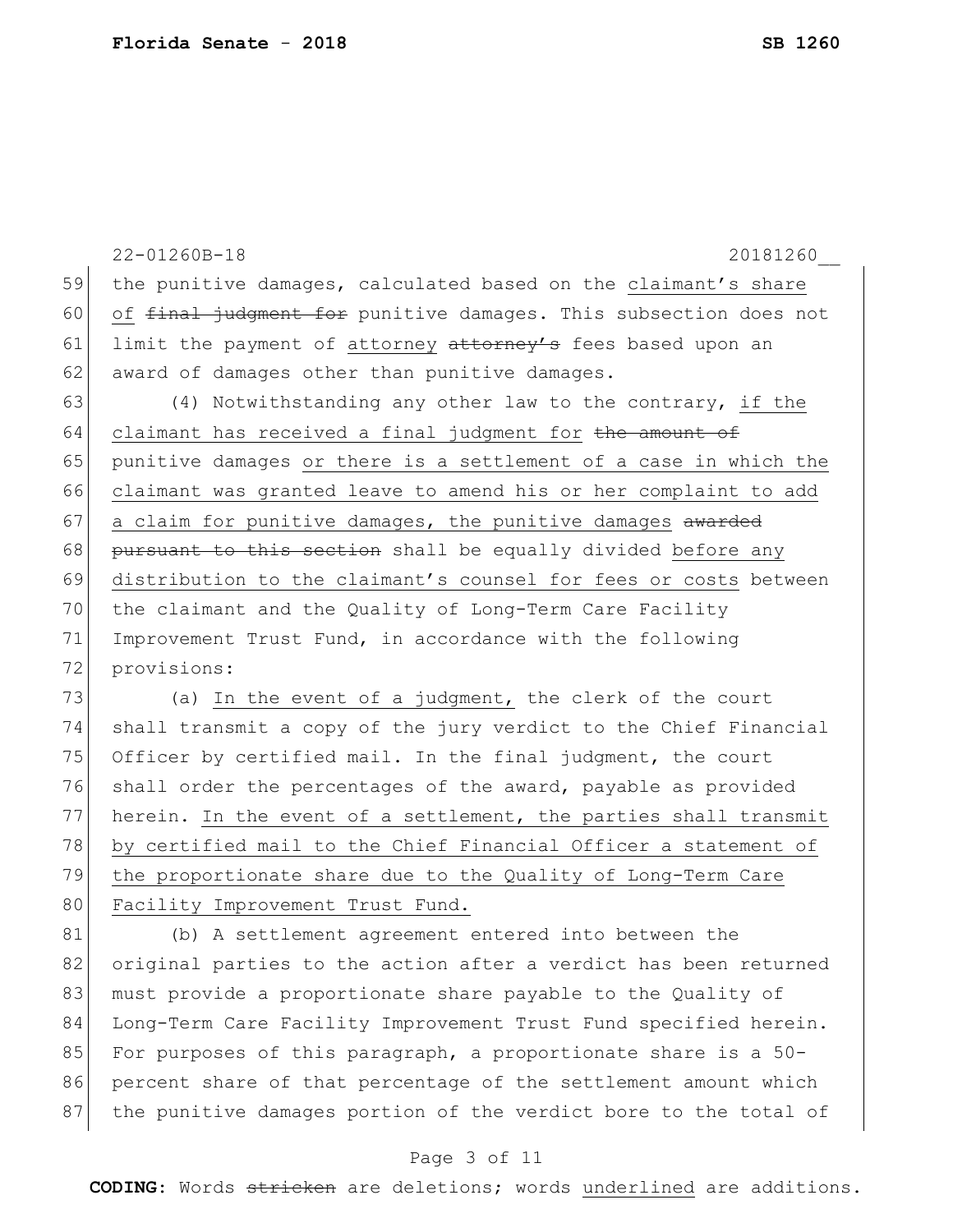|     | 22-01260B-18<br>20181260                                         |
|-----|------------------------------------------------------------------|
| 88  | the compensatory and punitive damages in the verdict.            |
| 89  | (c) The Department of Financial Services shall collect or        |
| 90  | cause to be collected all payments due the state under this      |
| 91  | section. Such payments are made to the Chief Financial Officer   |
| 92  | and deposited in the appropriate fund specified in this          |
| 93  | subsection.                                                      |
| 94  | (d) If the full amount of punitive damages awarded cannot        |
| 95  | be collected, the claimant and the other recipient designated    |
| 96  | pursuant to this subsection are each entitled to a proportionate |
| 97  | share of the punitive damages collected.                         |
| 98  | Section 3. Paragraph (h) is added to subsection (2) of           |
| 99  | section 400.0239, Florida Statutes, to read:                     |
| 100 | 400.0239 Quality of Long-Term Care Facility Improvement          |
| 101 | Trust Fund.-                                                     |
| 102 | (2) Expenditures from the trust fund shall be allowable for      |
| 103 | direct support of the following:                                 |
| 104 | (h) From proceeds generated pursuant to s. 400.0238, a           |
| 105 | grant program administered by the agency to provide funding for  |
| 106 | nursing home facilities to acquire emergency power sources.      |
| 107 | Section 4. Subsection (3) of section 400.19, Florida             |
| 108 | Statutes, is amended to read:                                    |
| 109 | 400.19 Right of entry and inspection.-                           |
| 110 | (3) The agency shall every 15 months conduct at least one        |
| 111 | unannounced inspection to determine compliance by the licensee   |
| 112 | with statutes, and with rules adopted promulgated under the      |
| 113 | provisions of those statutes, governing minimum standards of     |
| 114 | construction, emergency power sources, quality and adequacy of   |
| 115 | care, and rights of residents. The survey shall be conducted     |
| 116 | every 6 months for the next 2-year period if the facility has    |

# Page 4 of 11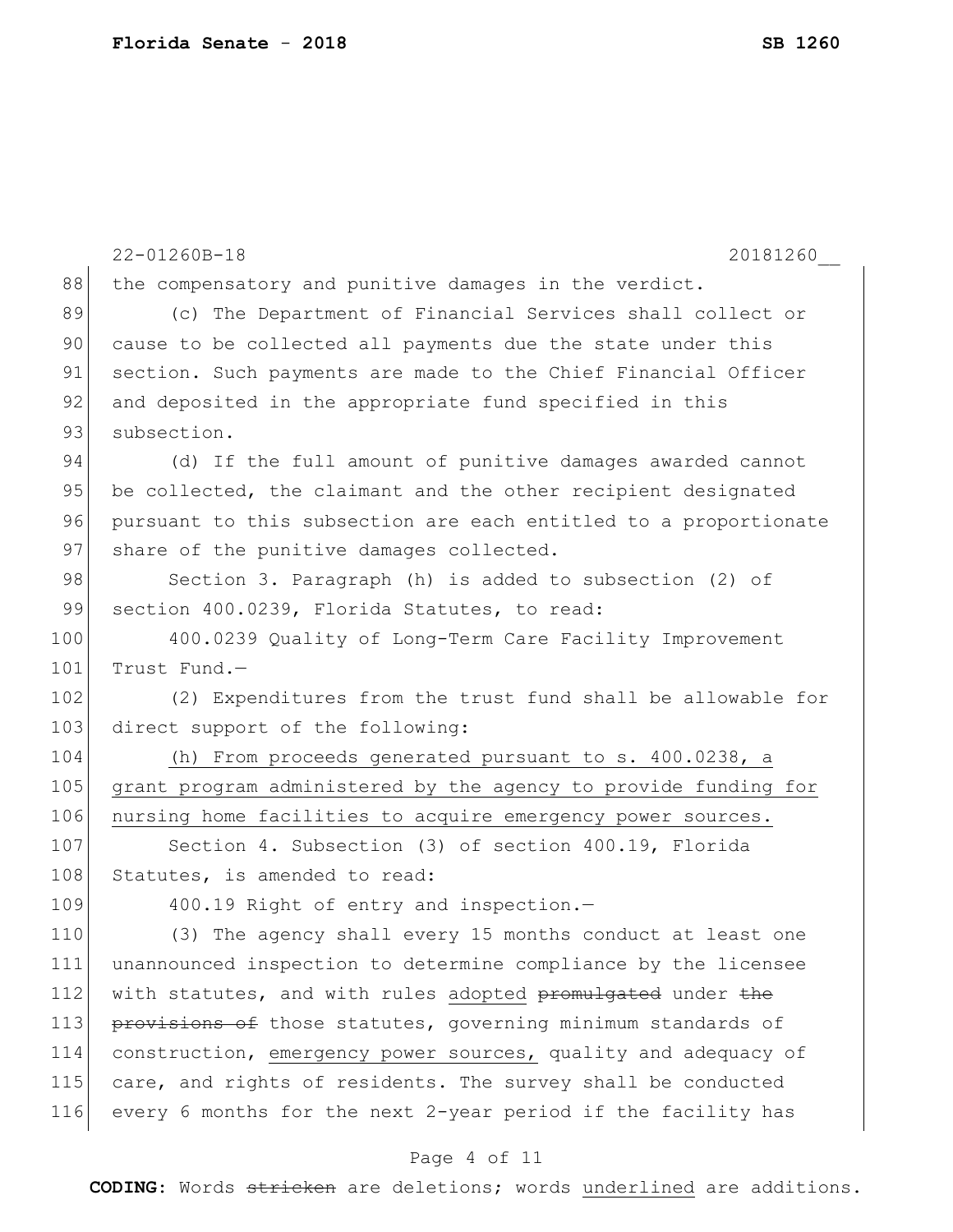22-01260B-18 20181260\_\_ 117 been cited for a class I deficiency, has been cited for two or 118 more class II deficiencies arising from separate surveys or 119 investigations within a 60-day period, or has had three or more 120 substantiated complaints within a 6-month period, each resulting 121 in at least one class I or class II deficiency. In addition to 122 any other fees or fines in this part, the agency shall assess a 123 fine for each facility that is subject to the 6-month survey 124 cycle. The fine for the 2-year period shall be \$6,000, one-half 125 to be paid at the completion of each survey. The agency may 126 adjust this fine by the change in the Consumer Price Index, 127 based on the 12 months immediately preceding the increase, to 128 cover the cost of the additional surveys. The agency shall 129 verify through subsequent inspection that any deficiency 130 identified during inspection is corrected. However, the agency 131 may verify the correction of a class III or class IV deficiency 132 unrelated to resident rights or resident care without 133 reinspecting the facility if adequate written documentation has 134 been received from the facility, which provides assurance that 135 the deficiency has been corrected. The giving or causing to be 136 given of advance notice of such unannounced inspections by an 137 employee of the agency to any unauthorized person shall 138 constitute cause for suspension of not fewer than 5 working days 139 according to the provisions of chapter 110. 140 Section 5. Paragraphs (d) and (g) of subsection (2) of 141 section 400.23, Florida Statutes, are amended to read:

142 400.23 Rules; evaluation and deficiencies; licensure  $143$  status.-

144 (2) Pursuant to the intention of the Legislature, the 145 agency, in consultation with the Department of Health and the

### Page 5 of 11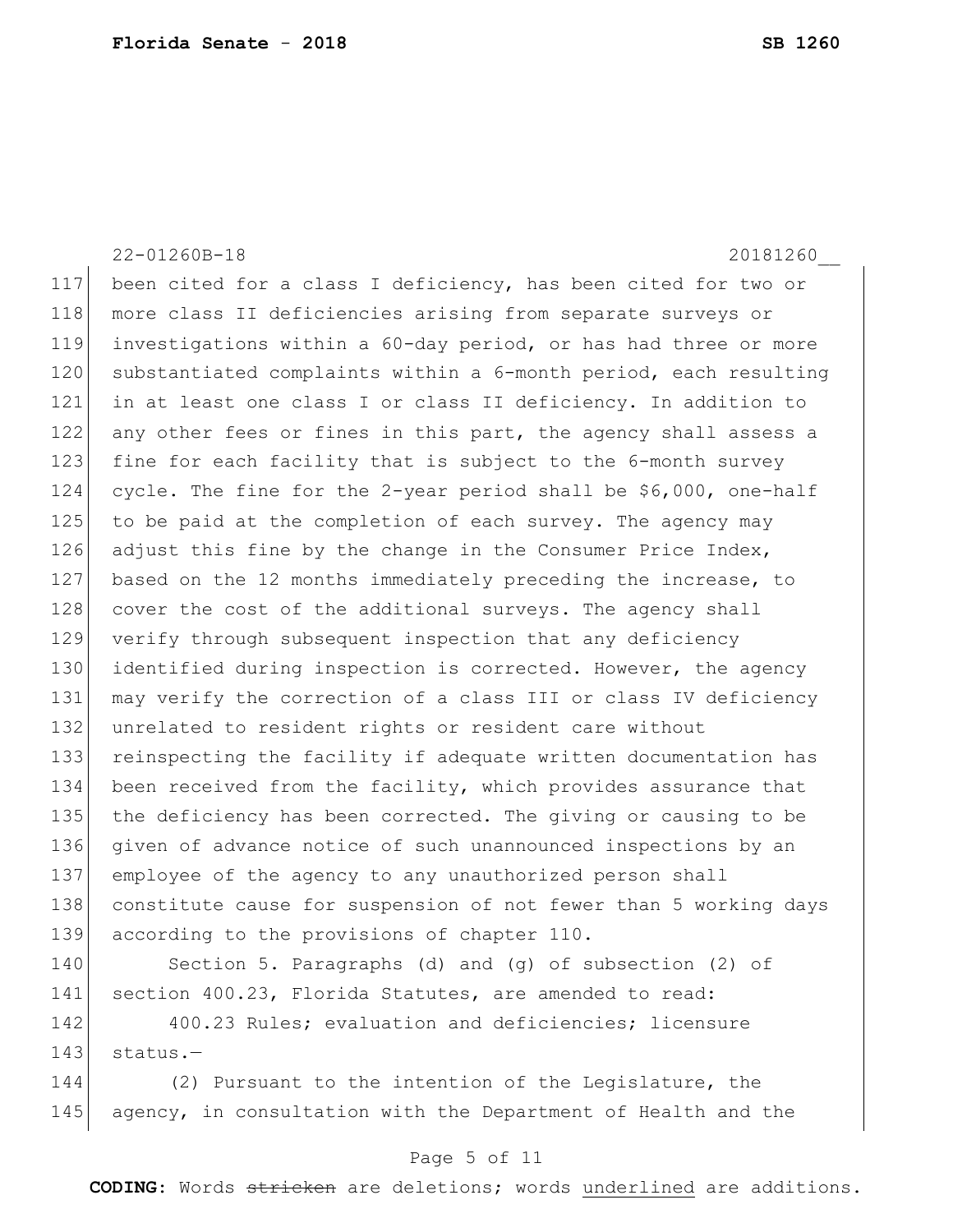|     | 22-01260B-18<br>20181260                                         |
|-----|------------------------------------------------------------------|
| 146 | Department of Elderly Affairs, shall adopt and enforce rules to  |
| 147 | implement this part and part II of chapter 408, which shall      |
| 148 | include reasonable and fair criteria in relation to:             |
| 149 | (d) The equipment essential to the health and welfare of         |
| 150 | the residents, including an operational emergency power source   |
| 151 | and a supply of fuel sufficient to sustain the emergency power   |
| 152 | source for at least 4 days during a power outage. A facility may |
| 153 | contract with a company that is able to timely supply an         |
| 154 | emergency power source or supply of fuel when requested by the   |
| 155 | facility, or may store an emergency power source or supply of    |
| 156 | fuel on site. The emergency power source must provide enough     |
| 157 | electricity to:                                                  |
| 158 | 1. Consistently maintain an ambient air temperature of 81°       |
| 159 | F. or less within one or more areas of the facility having       |
| 160 | enough space to safely hold all of the facility's residents; and |
| 161 | 2. Allow for the refrigeration and standard preparation of       |
| 162 | food and beverages served by the facility to its residents and   |
| 163 | for the storage of ice.                                          |
| 164 |                                                                  |
| 165 | A facility located in an area that must be evacuated in a        |
| 166 | hurricane or which does not plan to house residents in an        |
| 167 | emergency may be exempted from the emergency power requirements  |
| 168 | of this paragraph upon request to and with authorization from    |
| 169 | the agency.                                                      |
| 170 | (q) The preparation and annual update of a comprehensive         |
| 171 | emergency management plan. The agency shall adopt rules          |
| 172 | establishing minimum criteria for the plan after consultation    |
| 173 | with the Division of Emergency Management. At a minimum, the     |
| 174 | rules must provide for plan components that address emergency    |

# Page 6 of 11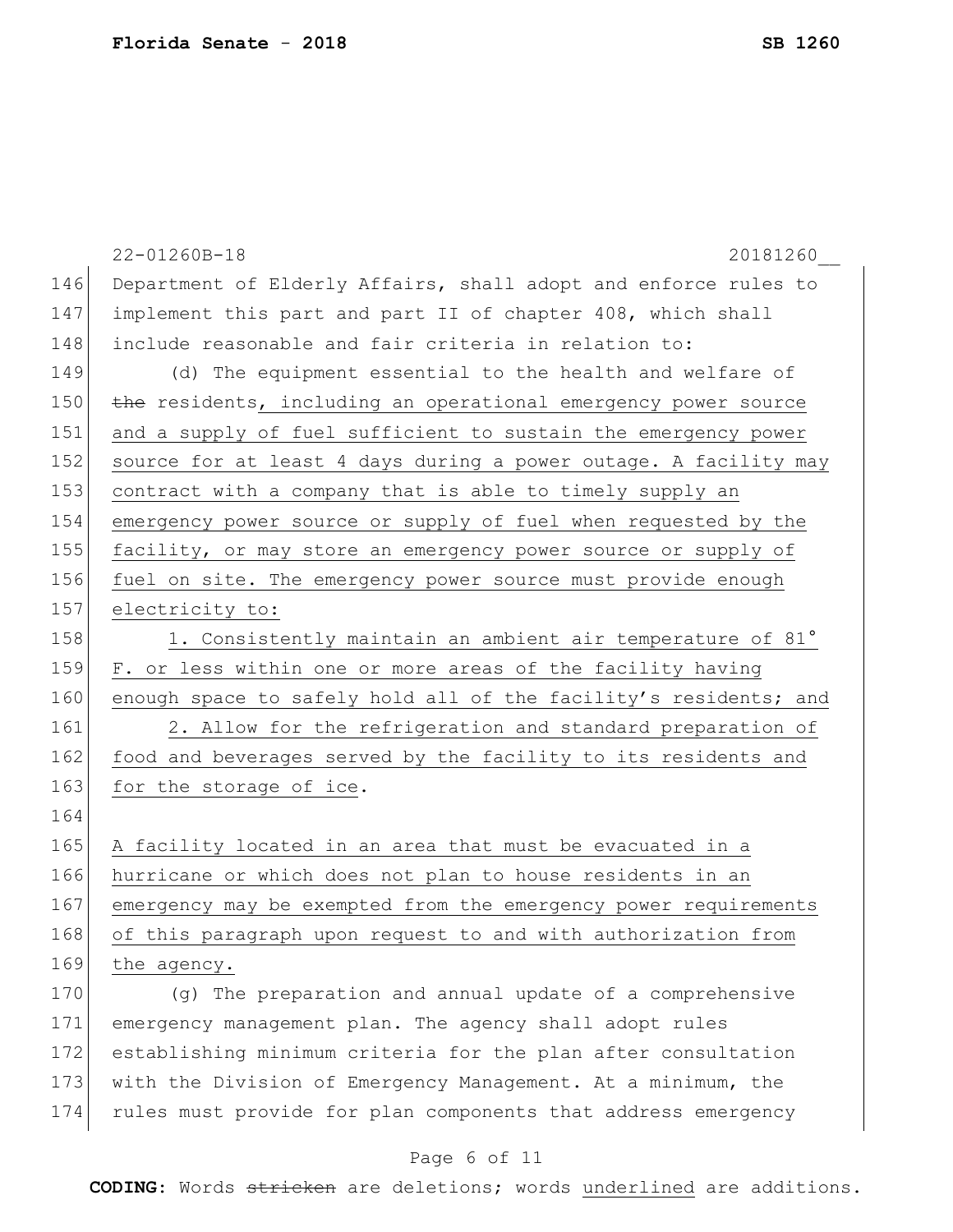22-01260B-18 20181260\_\_ 175 evacuation transportation; adequate sheltering arrangements; 176 postdisaster activities, including emergency power, food, and 177 | water; postdisaster transportation; supplies; staffing; 178 emergency equipment; individual identification of residents and 179 transfer of records; a plan to monitor residents to ensure they 180 do not experience complications from heat exposure and to make 181 certain all residents have sufficient access to areas of the 182 facility with an ambient air temperature of 81° F. or less; a 183 plan to safely transport residents to an appropriate facility if 184 a facility's management knows it will be unable to maintain the 185 residents in a safe temperature range; and responding to family 186 inquiries. The comprehensive emergency management plan is 187 subject to review and approval by the local emergency management 188 agency. During its review, the local emergency management agency 189 shall ensure that the following agencies, at a minimum, are 190 given the opportunity to review the plan: the Department of 191 Elderly Affairs, the Department of Health, the Agency for Health 192 Care Administration, and the Division of Emergency Management. 193 Also, appropriate volunteer organizations must be given the 194 opportunity to review the plan. The local emergency management 195 agency shall complete its review within 60 days and either 196 approve the plan or advise the facility of necessary revisions. 197 The local emergency management agency shall publish a list of 198 facilities whose emergency plans have been approved. 199 Section 6. Paragraph (a) of subsection (1) of section 200 429.41, Florida Statutes, is amended to read: 201 429.41 Rules establishing standards.-202 (1) It is the intent of the Legislature that rules 203 published and enforced pursuant to this section shall include

### Page 7 of 11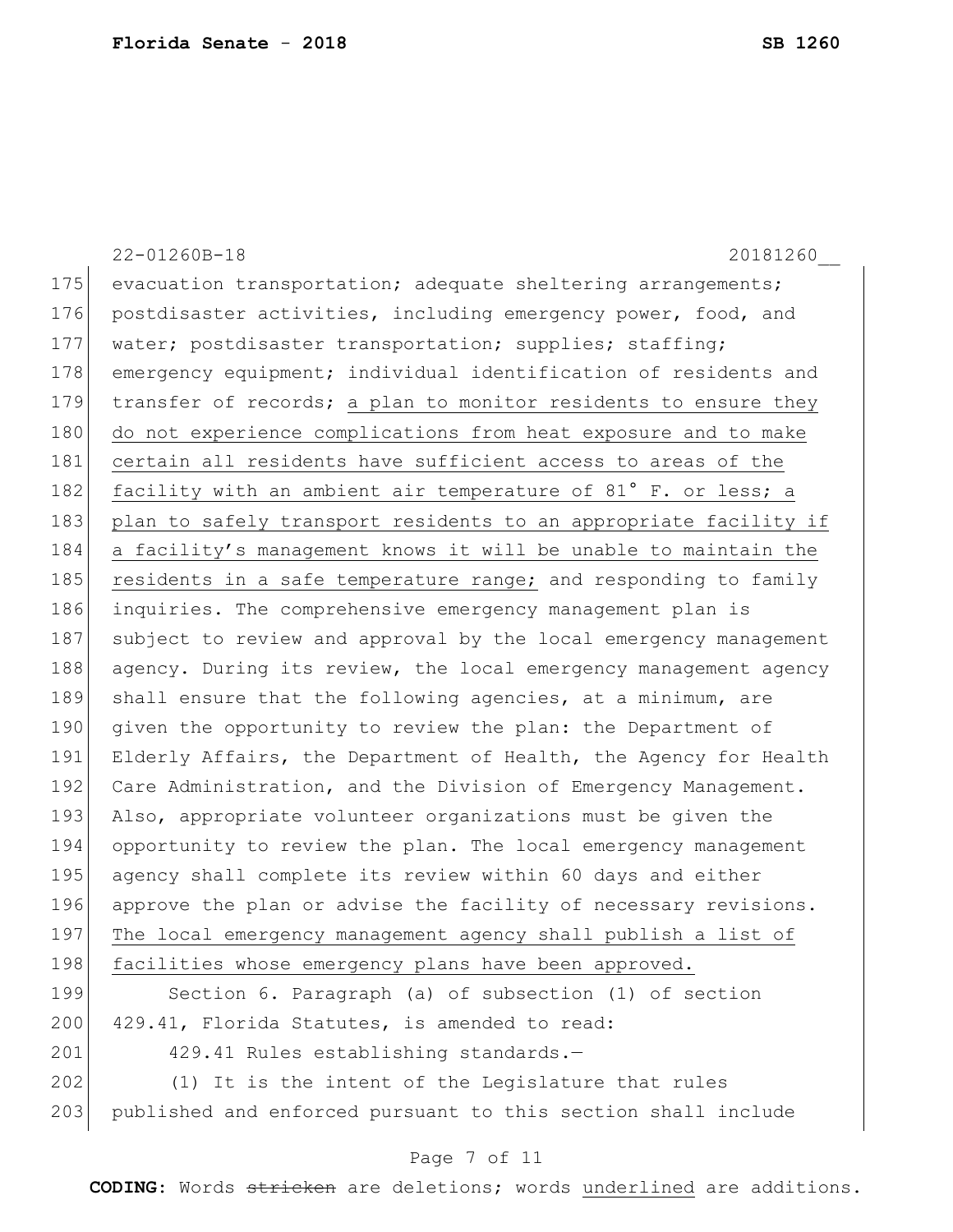22-01260B-18 20181260\_\_ 204 criteria by which a reasonable and consistent quality of 205 resident care and quality of life may be ensured and the results 206 of such resident care may be demonstrated. Such rules shall also 207 ensure a safe and sanitary environment that is residential and 208 noninstitutional in design or nature. It is further intended 209 that reasonable efforts be made to accommodate the needs and 210 preferences of residents to enhance the quality of life in a 211 facility. Uniform firesafety standards for assisted living 212 facilities shall be established by the State Fire Marshal 213 pursuant to s. 633.206. The agency, in consultation with the 214 department, may adopt rules to administer the requirements of 215 part II of chapter 408. In order to provide safe and sanitary 216 facilities and the highest quality of resident care 217 accommodating the needs and preferences of residents, the  $218$  department, in consultation with the agency, the Department of 219 Children and Families, and the Department of Health, shall adopt 220 rules, policies, and procedures to administer this part, which 221 must include reasonable and fair minimum standards in relation 222 to:

223 (a) The requirements for and maintenance of facilities, not 224 in conflict with chapter 553, relating to plumbing, heating, 225 cooling, lighting, ventilation, living space, and other housing 226 conditions, which will ensure the health, safety, and comfort of 227 residents suitable to the size of the structure.

228 1. Firesafety evacuation capability determination.—An 229 evacuation capability evaluation for initial licensure shall be 230 conducted within 6 months after the date of licensure.

231 2. Firesafety requirements.-

232 a. The National Fire Protection Association, Life Safety

#### Page 8 of 11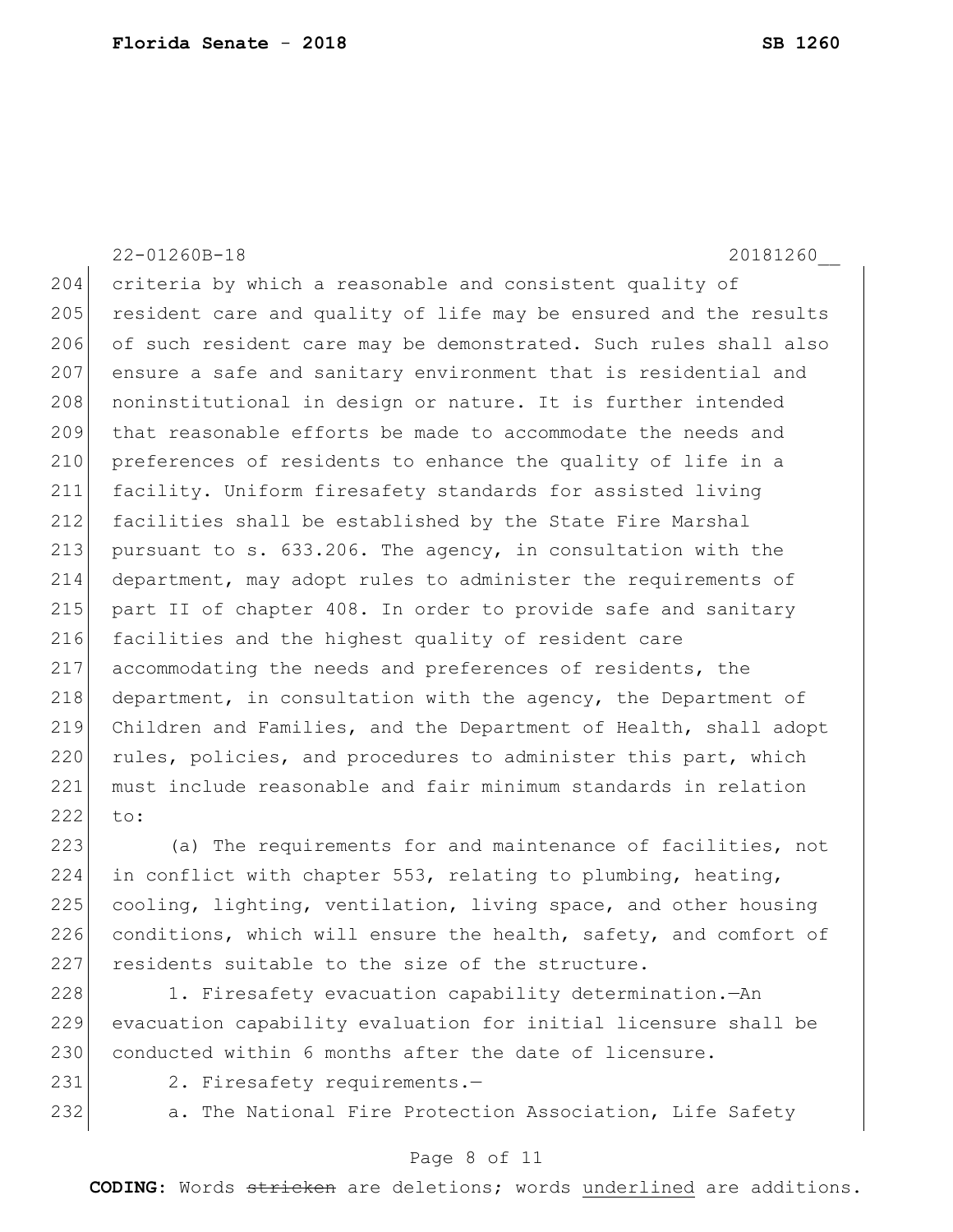```
22-01260B-18 20181260__
233 Code, NFPA 101 and 101A, current editions, shall be used in 
234 determining the uniform firesafety code adopted by the State 
235 Fire Marshal for assisted living facilities, pursuant to s.
236 633.206.
237 b. A local government or a utility may charge fees only in
238 an amount not to exceed the actual expenses incurred by the
239 local government or the utility relating to the installation and
240 maintenance of an automatic fire sprinkler system in a licensed
241 assisted living facility structure.
242 c. All licensed facilities must have an annual fire
243 inspection conducted by the local fire marshal or authority
244 having jurisdiction.
245 d. An assisted living facility that is issued a building
246 permit or certificate of occupancy before July 1, 2016, may at
247 its option and after notifying the authority having 
248 jurisdiction, remain under the provisions of the 1994 and 1995 
249 editions of the National Fire Protection Association, Life 
250 Safety Code, NFPA 101, and NFPA 101A. The facility opting to
251 remain under such provisions may make repairs, modernizations,
252 renovations, or additions to, or rehabilitate, the facility in
253 compliance with NFPA 101, 1994 edition, and may use \frac{u}{u} use the
254 alternative approaches to life safety in compliance with NFPA 
255 101A, 1995 edition. However, a facility for which a building
256 permit or certificate of occupancy is issued before July 1,
257 2016, that undergoes Level III building alteration or 
258 rehabilitation, as defined in the Florida Building Code, or
259 seeks to use utilize features not authorized under the 1994 or
260 1995 editions of the Life Safety Code must thereafter comply
261 with all aspects of the uniform firesafety standards established
```
#### Page 9 of 11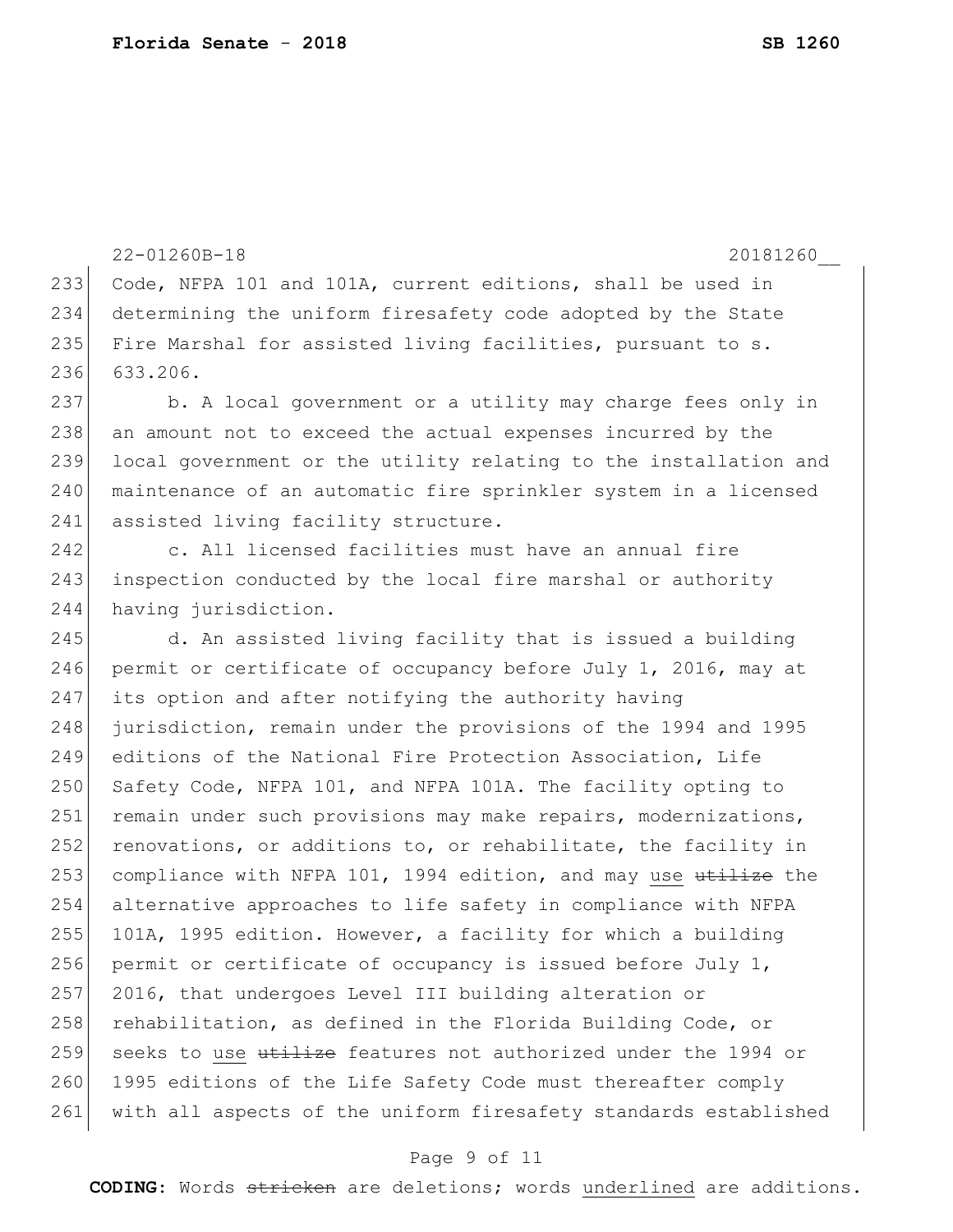```
22-01260B-18 20181260__
262 under s. 633.206, and the Florida Fire Prevention Code, in
263 effect for assisted living facilities as adopted by the State
264 Fire Marshal.
265 3. Resident elopement requirements.—Facilities are required 
266 to conduct a minimum of two resident elopement prevention and
267 response drills per year. All administrators and direct care
268 staff must participate in the drills which shall include a
269 review of procedures to address resident elopement. Facilities
270 must document the implementation of the drills and ensure that
271 the drills are conducted in a manner consistent with the 
272 facility's resident elopement policies and procedures.
273 4. Emergency power sources for use during power outages.-
274 Facilities are required to maintain an operational emergency 
275 power source and a supply of fuel sufficient to sustain the
276 emergency power source for at least 4 days during a power
277 outage. A facility may contract with a company that is able to 
278 timely supply an emergency power source or supply of fuel when
279 requested by the facility, or may store an emergency power
280 source or supply of fuel on site. The emergency power source
281 must provide enough electricity to:
282 a. Consistently maintain an ambient air temperature of 81°
283 F. or less within one or more areas of the facility having
284 enough space to safely hold all of the facility's residents; and
285 b. Allow for the refrigeration and standard preparation of
286 food and beverages served by the facility to its residents and
287 for the storage of ice.
288
289 A facility located in an area that must be evacuated in a 
290 hurricane or which does not plan to house residents in an
```
### Page 10 of 11